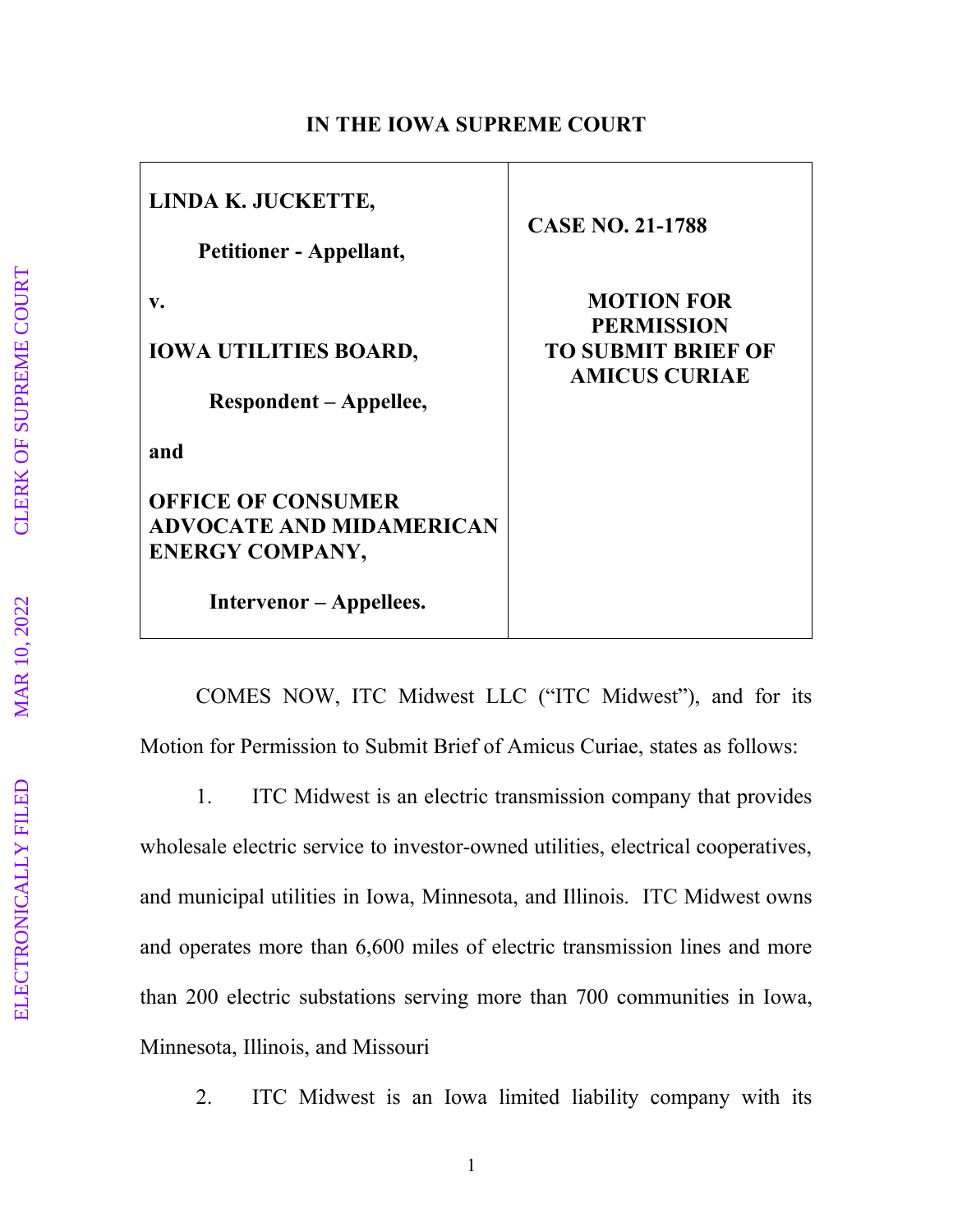principal place of business located at 123 5<sup>th</sup> Street SE, Cedar Rapids, Iowa, 52401.

3. ITC Midwest's interest in the central issues in this case is unique and direct. ITC Midwest's interest are significantly impacted by the positions taken by Appellant. Appellant's position on the public use issues in this case is contrary to long and extensive precedent at the Iowa Utilities Board and in courts, precedent that has been and will be relied on by ITC Midwest to develop necessary, reliable electric delivery in Iowa. Appellant's position regarding the import of Iowa Code Section 306.46 also significantly implicates ITC Midwest's interests because, like many utilities in Iowa (cable, telephone, gas, and electric), ITC Midwest has reasonably relied on Iowa Code Section 306.46 to locate and operate facilities within the road right-ofway. Those facilities are vital infrastructure for the electric system in Iowa.

4. Given its experience, and the significant and direct impacts of the issues on ITC Midwest's operations, ITC provides unique perspective and knowledge to the issues before the Court in this case, and respectfully requests the Court grant it permission to file a brief of amicus curiae in this matter to aid the Court in considering the issue before it.

5. ITC Midwest has conditionally filed its Brief of Amicus Curiae simultaneously herewith, as permitted by Iowa Rule of Appellate Procedure

2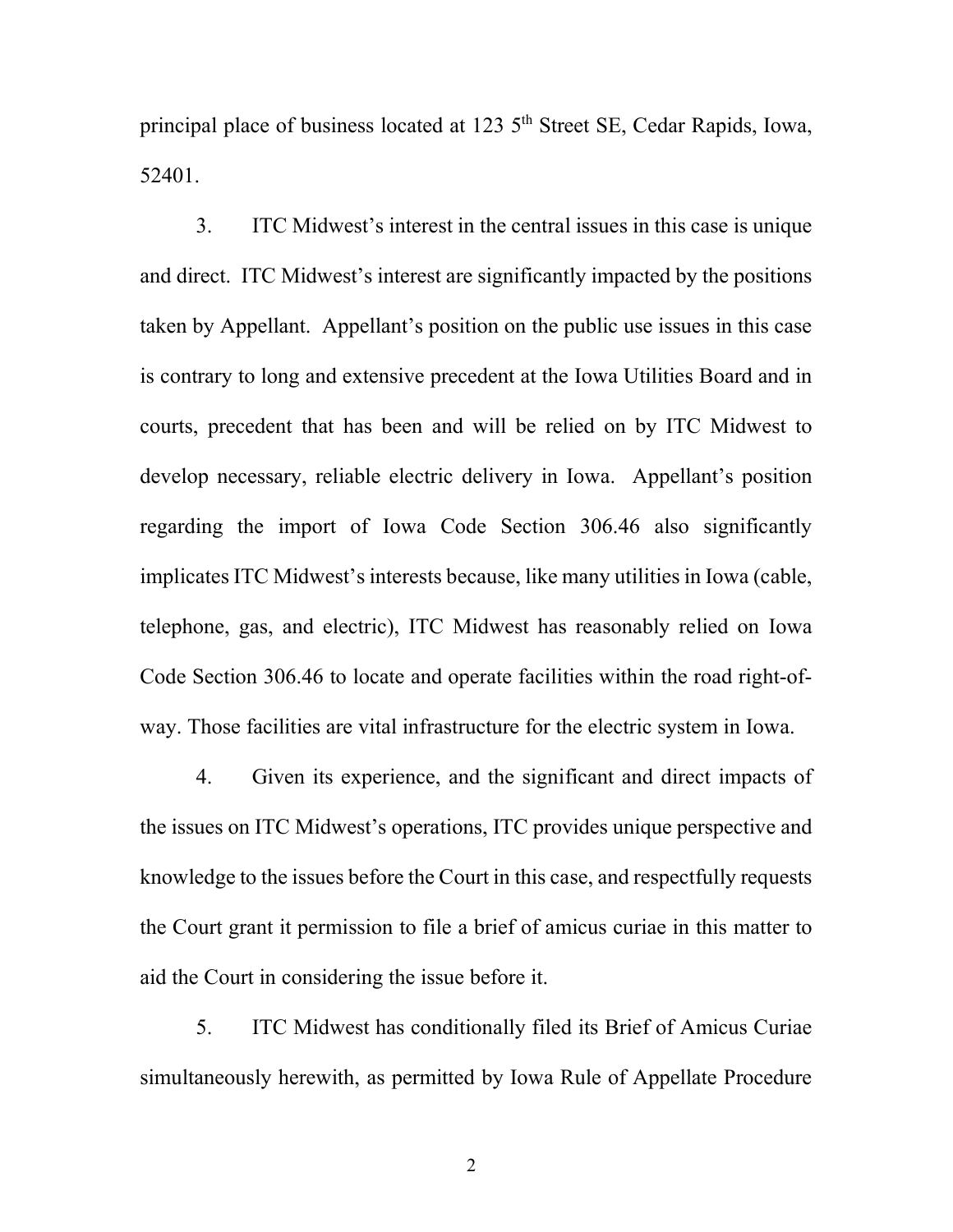6.906(1).

WHEREFORE, ITC Midwest respectfully requests the Court grant its

Motion for Permission to submit Brief of Amicus Curiae.

Respectfully submitted,

Dated: March 10, 2022

By: */s/ Bret A. Dublinske* Bret A. Dublinske (AT0002232) Brant M. Leonard (AT0010157) **FREDRIKSON & BYRON, P.A.** 111 East Grand Avenue, Suite 301 Des Moines, Iowa 50309 Telephone: 515.242.8900 Email: bdublinske@fredlaw.com bleonard@fredlaw.com

> ATTORNEYS FOR ITC MIDWEST LLC